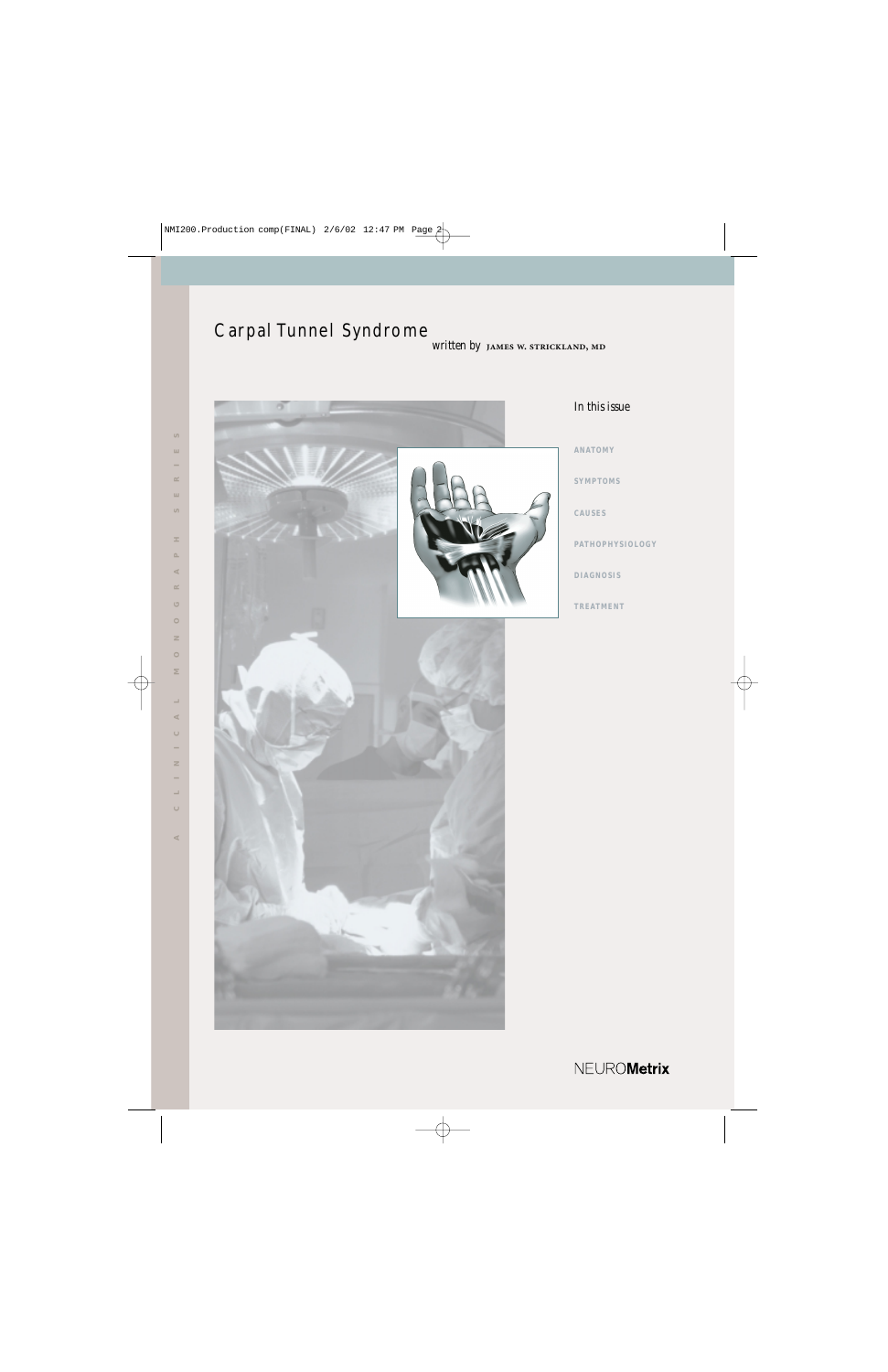

## **ABOUT THE AUTHOR**

## **JAMES W. STRICKLAND, M.D.**

Dr. Strickland is one of the world's leading authorities in hand and orthopaedic surgery. He is Clinical Professor of Orthopaedic Surgery, Indiana University School of Medicine. He has served as the Chairman of the Department of Hand Surgery at St.Vincent Hospital, and he founded The Indiana Hand Center, a national leader in upper extremity care. Dr. Strickland has served as President of the American Society for Surgery of the Hand and as President of the American Academy of Orthopaedic Surgeons. Dr. Strickland has also served on the executive board of the Academic Orthopaedic Society, the board of directors of the American Foundation for Surgery of the Hand, and is a member of the American Orthopaedic Association.

Dr. Strickland received his medical degree from the Indiana University School of Medicine and completed his orthopaedic surgery residency after serving as a captain in the Air Force. He completed a fellowship in hand surgery at Northwestern University in Chicago. He specializes in surgery of the hand and upper extremity with particular interests in nerve compression disorders, cerebral palsy and head injury, Dupuytren's disease, tendon repair and reconstruction, and restoration following arthritic conditions.

Dr. Strickland has written or edited nine hand surgery books, published over 170 scientific articles, book chapters and commentary and has given over 650 papers and presentations at local, national and international courses and conferences. He has been a visiting professor for 60 different medical schools or training programs and has given over 50 named or distinguished lectureships.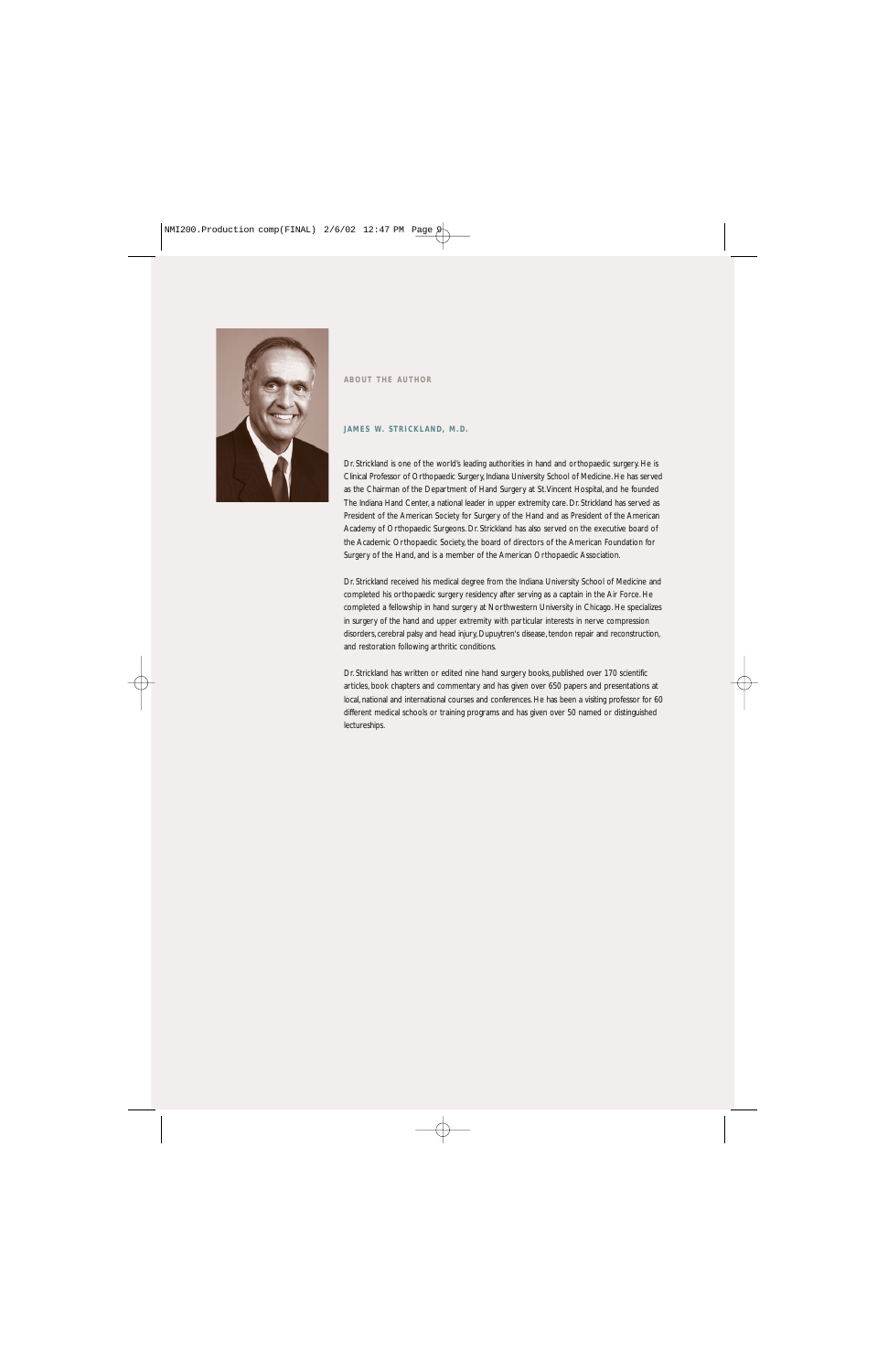# INTRODUCTION

Carpal tunnel syndrome (CTS) is a large and growing problem in the United States. Data from the National Center for Health Statistics indicates that 849,000 new problem visits were made to physicians in office-based practice in 1994 because of median nerve pathology at the wrist. Women are more frequently affected with median neuropathy in the carpal tunnel than are men and the mean age of diagnosis is about 50 years. Approximately 260,000 carpal tunnel release operations are being performed each year.<sup>1</sup>

In recent years, the condition has become a leading cause of on-the-job injuries.The Bureau of Labor Statistics indicates that in 1994, carpal tunnel syndrome accounted for 1.7 percent of workplace-related conditions in private industry that resulted in lost work and the disorder results in the highest median number of days of work lost (30 days) among all major workrelated injury or illness categories.The common task related factors that seem to contribute to the development of carpal tunnel syndrome include repetitiveness, force, mechanical stress, posture, vibration and temperature but these factors are variable and inconsistent and the mechanisms by which they produce neuropathy are not well appreciated.

# ANATOMY

are covered by the extrinsic palmar wrist ligaments forms the floor.The roof is made up of the transverse carpal ligament, which attaches radially to the scaphoid tuberosity and the crest of the trapezium and ulnarly to the pisiform and the hook of the hamate. It is a conduit for the median nerve and nine digital flexor tendons from the forearm into the palm, (Fig. 2). Although not a closed compartment, the carpal tunnel has been called a closed space.<sup>2</sup> Because of the anatomy, any pathological process that reduces capacity or increases the volume

tends to increase interstitial pressure within the carpal canal.This, in turn, can lead to compression of the median nerve.<sup>3</sup> In addition, the anterior position of the median nerve as it passes directly under the rigid transverse carpal ligament renders it vulnerable to direct pressure from the

The carpal tunnel is a space in the proximal palm, (Fig. 1). A concave arch of carpal bones that



FIGURE 1: ANATOMIC VIEW OF THE ANATOMY OF THE PALMAR WRIST, PALM AND DIGITS.

**The median nerve passes beneath the transverse carpal ligament and divides into branches that will provide sensation to the palmar surface of the thumb, and the index, middle, and radial one-half of the ring fingers. The motor branch curves to enter and innervate the thenar muscles.**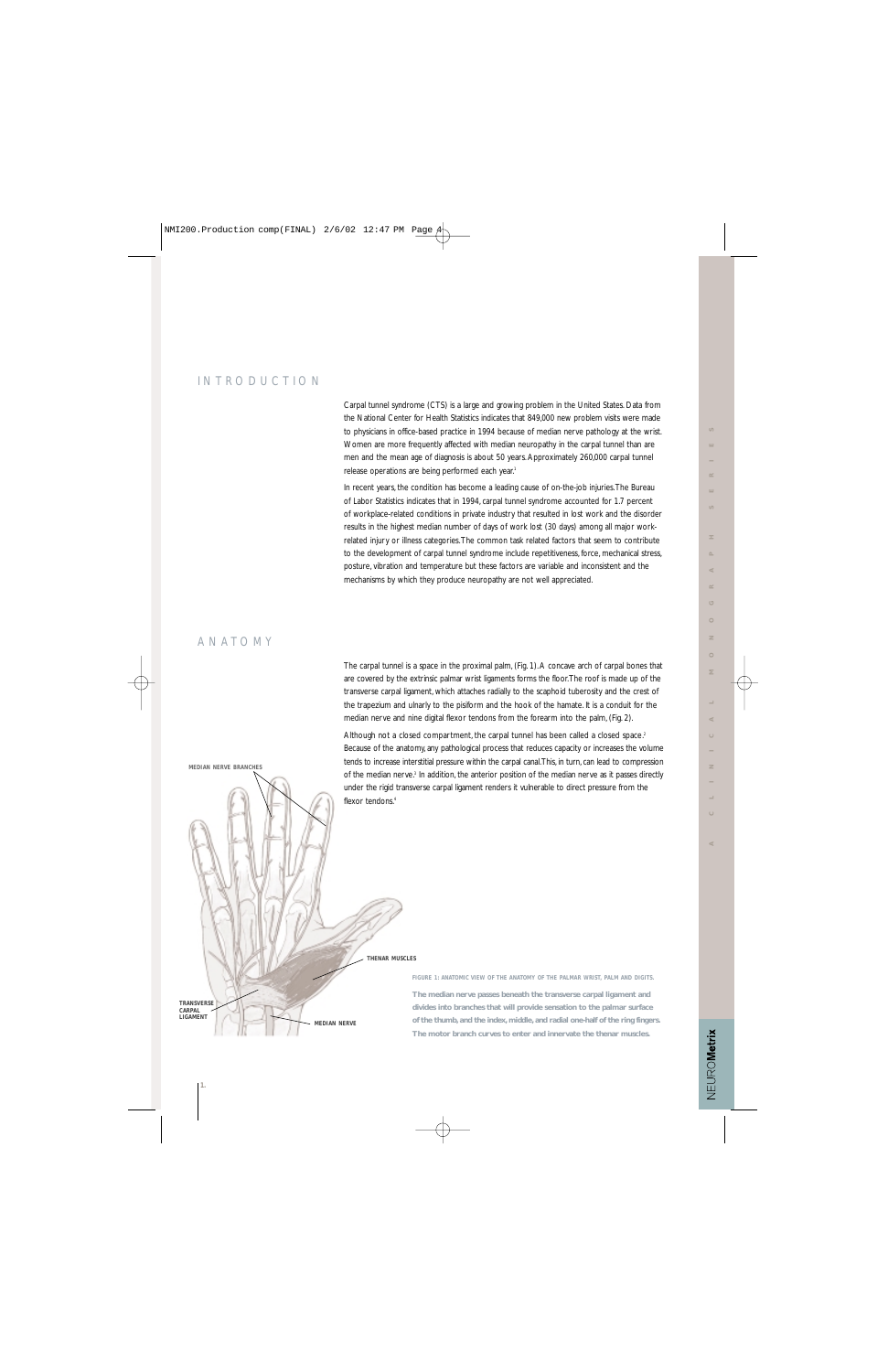

**FIGURE 2: CROSS-SECTION VIEW OF CARPAL TUNNEL.**

**WRIST BONES**

**The passageway is bounded by the carpal bones on three sides and the transverse carpal ligament on the palmar side. Its contents include nine flexor tendons; two each to the index, middle, ring and small fingers and one to the thumb.The tendons are covered by synovium which provides nourishment and facilitates gliding.The median nerve is directly beneath the ligament and is compressed against it when there is an increased tissue volume within the passageway.**

## SYMPTOMS

Compression of the median nerve at the wrist results in irritation that is known as the clinical disorder carpal tunnel syndrome.5 Major symptoms include pain in the wrist and hand that radiate to the forearm and paresthesias in the thumb, index, middle and radial half of the ring fingers. Nocturnal symptoms may be particularly severe and it is common for affected patients to awaken with numbness or tingling in their fingers that requires shaking the hand or other positional changes in order to gain a measure of relief. Discomfort, numbness or tingling in the median nerve distribution may also occur with repetitious activities such as using a keyboard or assembly line work or with prolonged flexion or extension of the wrist such as driving an automobile. Advanced stages of median nerve compression can result in thenar muscle weakness,<sup>6,7</sup> and patients may tend to drop objects as the weakness becomes more pronounced. Atrophy of the thenar muscles and demonstrable sensory changes are seen in severe, longstanding median nerve compression.

## CAUSES

At its most basic level, any process that reduces the capacity or increases the contents of the carpal canal can lead to higher interstitial pressure and compression of the median nerve.<sup>2</sup> Since the anterior portion of the median nerve lies directly under the transverse carpal ligament, there is also an increased vulnerability to direct pressure from the flexor tendons.<sup>3</sup>

## **IDIOPATHIC CTS**

Kerwin and colleagues suggested classifying the causes of CTS as idiopathic, intrinsic or extrinsic.<sup>8</sup> Idiopathic CTS (ICTS) has a different clinical presentation than other forms. As noted by Phalen, it occurs in healthy adults, more frequently in women, has an older onset (40-60 years of age) and may be bilateral.<sup>9</sup> Early studies indicated that chronic tenosynovitis might be responsible for increased volume in the carpal tunnel. Newer research, however, has called that into question. Fuchs took tenosynovial biopsy specimens from 177 wrists undergoing carpal tunnel release procedures and a control group of 19.They found that inflammation was present in only 10% of the patient specimens.Thus, true tenosynovitis is "uncommon" in those with idiopathic CTS undergoing carpal release surgery.<sup>10</sup>

Nakamichi and Tachibana found similar results. Histology of the transverse carpal ligament and flexor tenosynovium was investigated in 166 wrists from 130 patients with idiopathic CTS. Nine control wrists were used for comparison. Consistent with Fuchs, the tenosynovium showed inflammation in 10.2% of the cases with 65% showing no histological changes.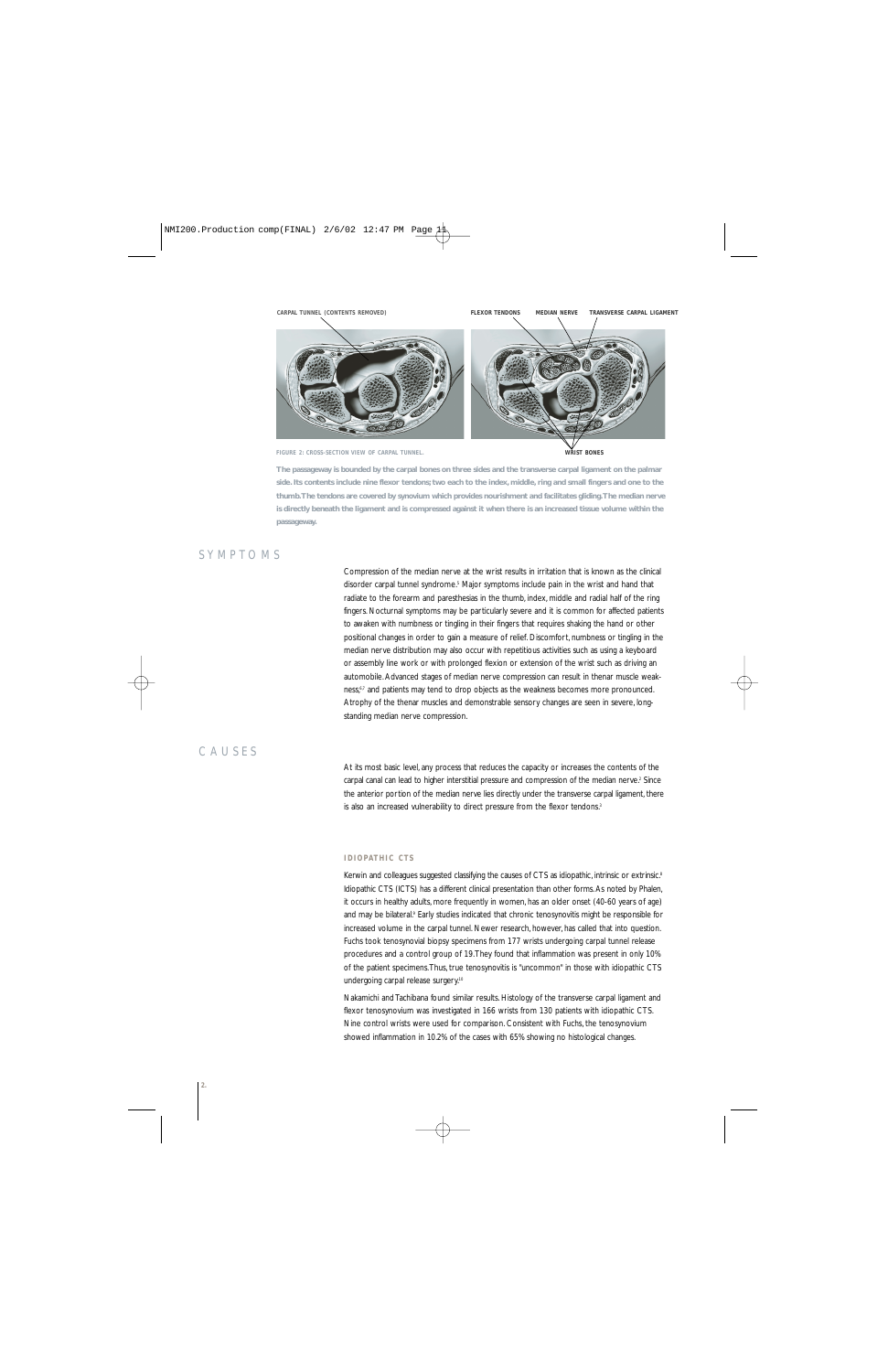NEUROMetrix

They also noted that 73.5% of the ligaments showed normal morphology and histology.They concluded that in ICTS both the ligament and tenosynovium are usually normal and that there were no typical changes that could be associated with the syndrome.<sup>11</sup>

It has also been noted that variations in the tunnel's diameter occur in the normal population. Studies by Dekel and Papaioannou have used computed tomography (CT) studies to demonstrate that patients with CTS have smaller carpal canals than the normal population.Their findings may account for increased prevalence of CTS in women, although the role, if any, of this anatomic phenomenon in CTS is still not clear.12

## **INTRINSIC CTS**

Intrinsic CTS (InCTS) was defined by Kerwin as being from "factors that increase the volume of the contents of the carpal tunnel…" and lead to increases in interstitial pressure and a typical series of pathophysiologic events that leads to the clinical symptoms of CTS. For example, increased retention of body fluids has been implicated in the development of the syndrome during pregnancy as the increased volume within the passageway compresses the median nerve.The majority of patients become symptomatic during the third trimester and symptoms often resolve following delivery.<sup>13,3</sup>

Chronic hemodialysis patients also have a high incidence of median nerve related neuropathy. Hirasawa and Ogura examined 110 patients with CTS and chronic renal failure requiring dialysis. They found a significant relationship between the incidence of CTS and duration of dialysis treatment.14 Suggested mechanisms for the development of CTS in hemodialysis patients vary from elevations in canal pressure secondary to increases in body water to distal stenosis or a vascular steal phenomenon related to the required vascular shunt.15 Longer-term, the higher incidence of median nerve compression has been attributed to a microglobulin amyloid deposition that increases as renal function is lost.<sup>16</sup>

CTS is also seen in patients with hypothyroidism.The etiology is thought to be the accumulation of myxedemateous tissue under the transverse carpal ligament.<sup>17</sup> Inflammatory conditions such as rheumatoid arthritis (RA) and gout have also been tied to increased incidence of CTS. Solomon and colleagues published a case-controlled study of New Jersey Medicare or Medicaid enrollees looking at risk factors for carpal tunnel release procedures. Inflammatory arthritis was strongly associated with release surgery with an odds ratio of 2.9.<sup>18</sup> Hypertrophic flexor tenosynovitis distending the parathenon-covered flexor tendons may be responsible for compression of the median nerve. Radiocarpal subluxation and joint deformity may also play a part in the development of carpal tunnel syndrome.<sup>19,3</sup>

#### **EXTRINSIC CTS**

One of the extrinsic factors (ECTS), according to Kerwin, is change in the dimensions of the carpal arch or canal that may result in increased interstitial pressure since the volume of the contents are unchanged. For example, CTS has been described in association with wrist fractures, scaphoid non-union, rotary subluxation of the scaphoid, or wrist arthritis.<sup>20</sup> Diabetes, hemophilia and myeloma have also been linked to CTS. Solomon found a weak but significant association between diabetes and carpal tunnel release in his study of New Jersey Medicare and Medicaid patients (OR 1.7).<sup>17</sup> Dell and colleagues found that about 17% of patients with CTS also had a history of diabetes.<sup>18</sup> As of now, the underlying pathology is not well understood. The causes for increased CTS found among those with hemophilia is similarly unsettled. Nerve compression from a surrounding hematoma, intramuscular hemorrhage or ischemia from hemorrhage within the nerve itself, have all been suggested.<sup>21</sup>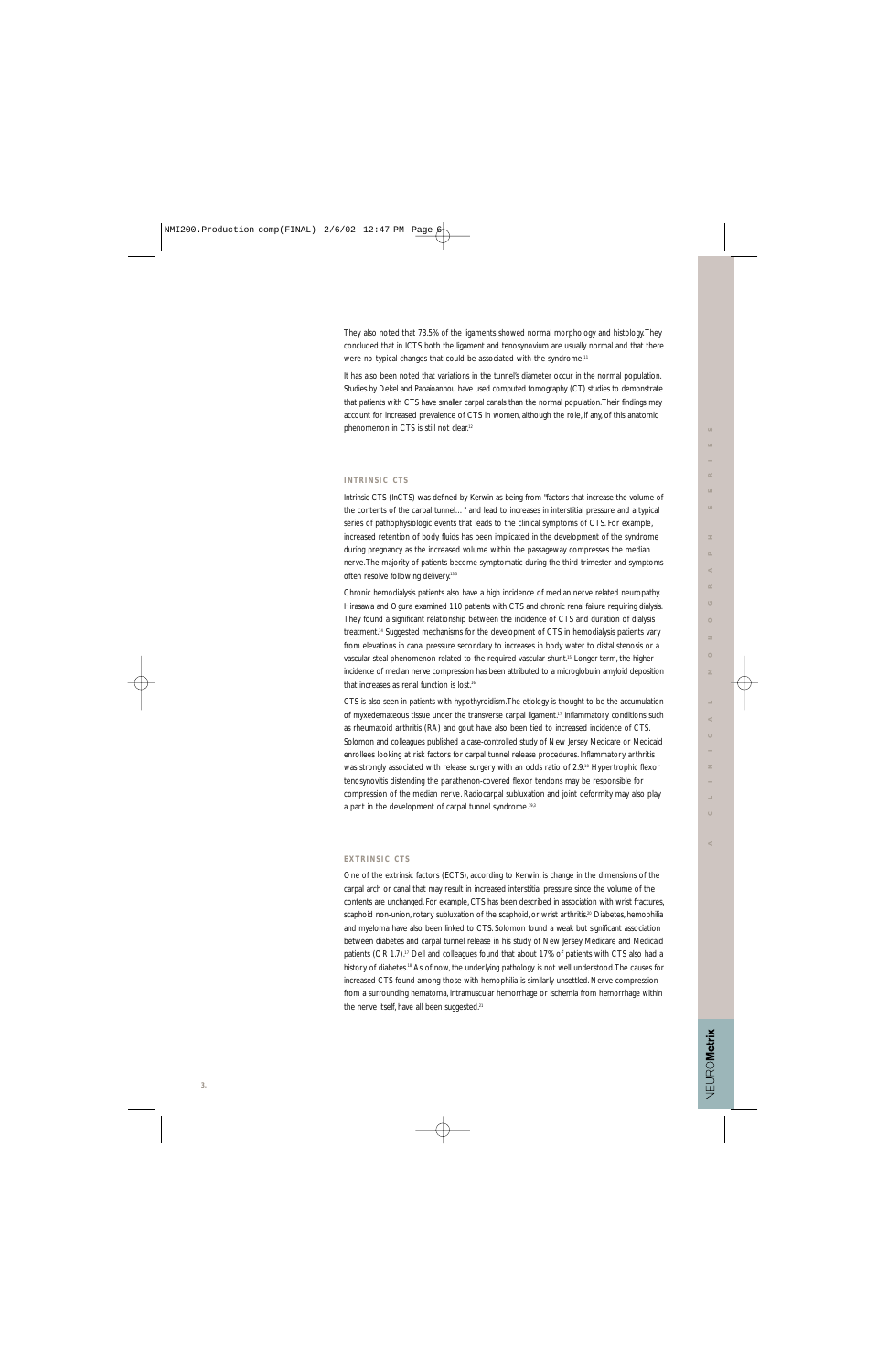### **OCCUPATIONAL FACTORS**

To say that occupational causes of CTS are controversial is almost an understatement. Some studies show that workers engaged in repetitive flexion and extension of the wrist, strong grip or exposure to vibration are at greatest risk.

Tanaka, et al estimated the prevalence of self-reported CTS among workers using the Occupational Health Supplement of the 1988 National Health Interview Survey (NHIS). Among the 127 million people who had worked during the 12 months prior to the survey, 1.87 million self-reported CTS and an additional 675,000 stated prolonged hand discomfort that had been called CTS by a medical person.The risk factor in this group most strongly associated with medically confirmed CTS was exposure to repetitive bending/twisting of hands or wrists at work (OR=5.2).<sup>22</sup>

Others have argued that the condition would be seen more frequently if it were truly an occupational disease. Nathan and colleagues looked at 471 employees from 27 occupations in four industries.They evaluated the role of occupational hand activity as a risk factor for CTS using a slowing of sensory conduction of the median nerve at the carpal tunnel.They found no consistent association between the type and level of hand activity and the prevalence or severity of the slowing.23 Their follow-up study over the years from 1985 to 1989 noted that slowing was still highly correlated to increasing age and that slowing was no longer correlated to occupational hand use in any fashion.24



**(A) Myelin internodes are damaged and distorted proximal and distal to the site of compression.**

**(B) With progressive demyelination, the axon becomes exposed. Schwann cells reform myelin internodes in an effort to repair the lesion.**

**(C) In advanced cases, the axon undergoes Wallerian degeneration and regeneration of new axons may be initiated from growth cones above the site of the injury.**

## PATHOPHYSIOLOGY

The pathophysiological mechanism of CTS is the same irrespective of the duration or severity of the symptoms. In normal hands, the average interstitial pressure within the tunnel is 2.5 mm Hg with maximum pressure elevations in wrist extension or flexion well below the 32 mm Hg average capillary refill pressures.<sup>25</sup> Any increase in pressure within the tunnel may result in mechanical distortion of the myelin sheath or ischemia of the median nerve.

One of the hallmarks of chronic compressive neuropathies such as CTS, is demyelination.The loss of myelin, which is critical to normal conduction of neural impulses, appears to result primarily from mechanical disruption of the internodal segments.The myelin segments form ovoid shapes that are distorted and damaged proximal and distal to the site of compression.<sup>26</sup> Notably, if the compressive insult is relieved, then Schwann cells will remyelinate the axon and may restore near normal conduction. Extensive demyelination and persistent compression eventually result in direct axonal damage and Wallerian degeneration distal to the site of injury.<sup>27</sup> Under these circumstances, recovery of function requires the more complex and lengthy process of axon regeneration, (Fig. 3).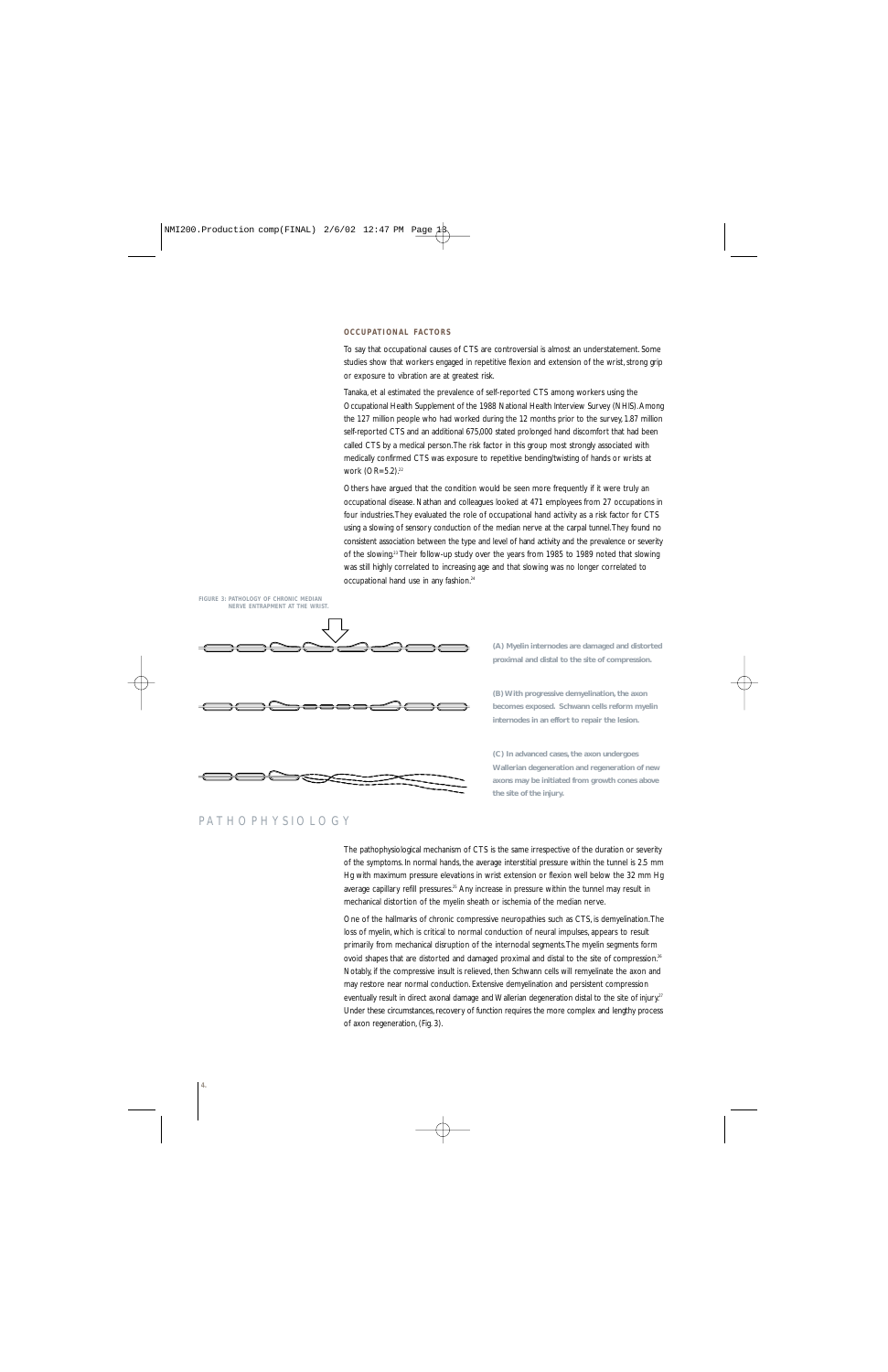Obstruction of venous return in the epineural or perineural vascular plexuses appears to result in anoxia and endoneural edema of the nerve.<sup>28</sup> The magnitude of edema formation and subsequent nerve conduction blockage is related to the amount and duration of the compression.<sup>29</sup> It can also lead to venous congestion, hyperemia and circulatory slowing.<sup>30</sup>

As the pressure become higher and/or more sustained, swelling of the nerve bundles can occur within the endoneurium related to the accumulation of exudates and edema. In addition, endoneural edema itself interferes with nerve function due to alterations in the local ionic environment of the axons.<sup>31</sup> There are also data indicating that increased canal interstitial pressure has a direct mechanical effect on axonal transport. Experimental outcomes suggest that persistent compression at 20 mm Hg results in a reduction of orthograde fast axonal transport with reductions in orthograde slow transport at 30 mm Hg.<sup>32</sup> The longer the pressure increases are allowed to continue, the more likely that the disturbances in blood flow and axonal transport will lead to permanent changes.

Destruction of the epineurium and endoneurium with a dense, fibrous scar tissue may be the final result of prolonged compression.<sup>33</sup>

## DIAGNOSIS

#### **FIGURE 4: TINEL'S SIGN**



**A Tinel's tapping sign or Tinel's test is elicited by tapping directly over the median nerve in the midline of the wrist. Tingling or "electric shocks" radiating into the fingers is interpreted as being positive for median nerve embarrassment.**

**FIGURE 5: PHALEN'S SIGN**



**The patient is asked to place their elbows on the examination table and allow the wrists to fall into full flexion with the fingers relaxed. Numbness or tingling experienced into the median nerve distribution within one minute is considered a positive test.**

#### **CLINICAL SYMPTOMS AND PHYSICAL FINDINGS**

Diagnosis of CTS is based on a combination of clinical signs, symptoms and abnormal nerve conduction and electromyographical studies.The condition must be differentiated from more proximal embarrassment of the median nerve such as cervical radiculopathy or median nerve compression at the elbow or in the proximal forearm, a condition known as "pronator syndrome".

The classical symptoms of CTS are pain, numbness or paresthesia in the thumb, index, middle and radial one-half of the ring fingers.The palmar cutaneous branch of the median nerve is spared since it branches off several centimeters proximal to the carpal tunnel.Wrist pain, digital weakness, inability to pinch strongly and frequent dropping of objects are also common complaints particularly when the condition has been present for many months. Aching in the forearm or even the proximal arm and shoulder are frequently reported in association with digital numbness and tingling.Typically, the symptoms are worse at night and are aggravated by repetitive tasks, as well as by wrist extension or flexion.

Two clinical maneuvers that have been widely used during physical examination are Phalen's test and Tinel's sign.The simplest such test is referred to as "Tinel's tapping test" or "Tinel's sign". It involves tapping lightly with a rubber mallet or the examiner's index finger directly over the median nerve proximal to the middle of the wrist crease. A tingling sensation radiating to the tips of the thumb or any of the first three fingers indicates the possibility of embarrassment of the median nerve in the carpal tunnel, (Fig. 4). Phalen's wrist flexion test is also commonly employed in making a diagnosis of CTS. For this provocative maneuver, the patient allows the wrists to fall into full flexion letting the fingers dangle downward. If a tingling sensation in the median nerve distribution starts in less than a minute, it is considered a positive sign for the presence of carpal tunnel syndrome, (Fig. 5).

Although these test are commonly used by most physicians diagnosing CTS, a review of the literature indicates that there are very wide reported differences in their specificity and sensitivity for the accurate detection of CTS. Gerr and Letz, in their review article, found that estimates of sensitivity for Phalen's test range from 10% to 88% and of Tinel's sign from 26% to 79%. Similar variations were found in the assessments of specificity for both tests.<sup>34</sup> Basing diagnostic decisions solely on these signs and symptoms can lead to confusion with other common disorders that have similar presentations, such as tendonitis and cervical radiculopathy.<sup>35</sup> However, Herbert and his group note that clinical symptoms and these two tests may "have some limited utility for improvement of the positive predictive value of clinical evaluation when electrodiagnostic studies are not available".<sup>36</sup>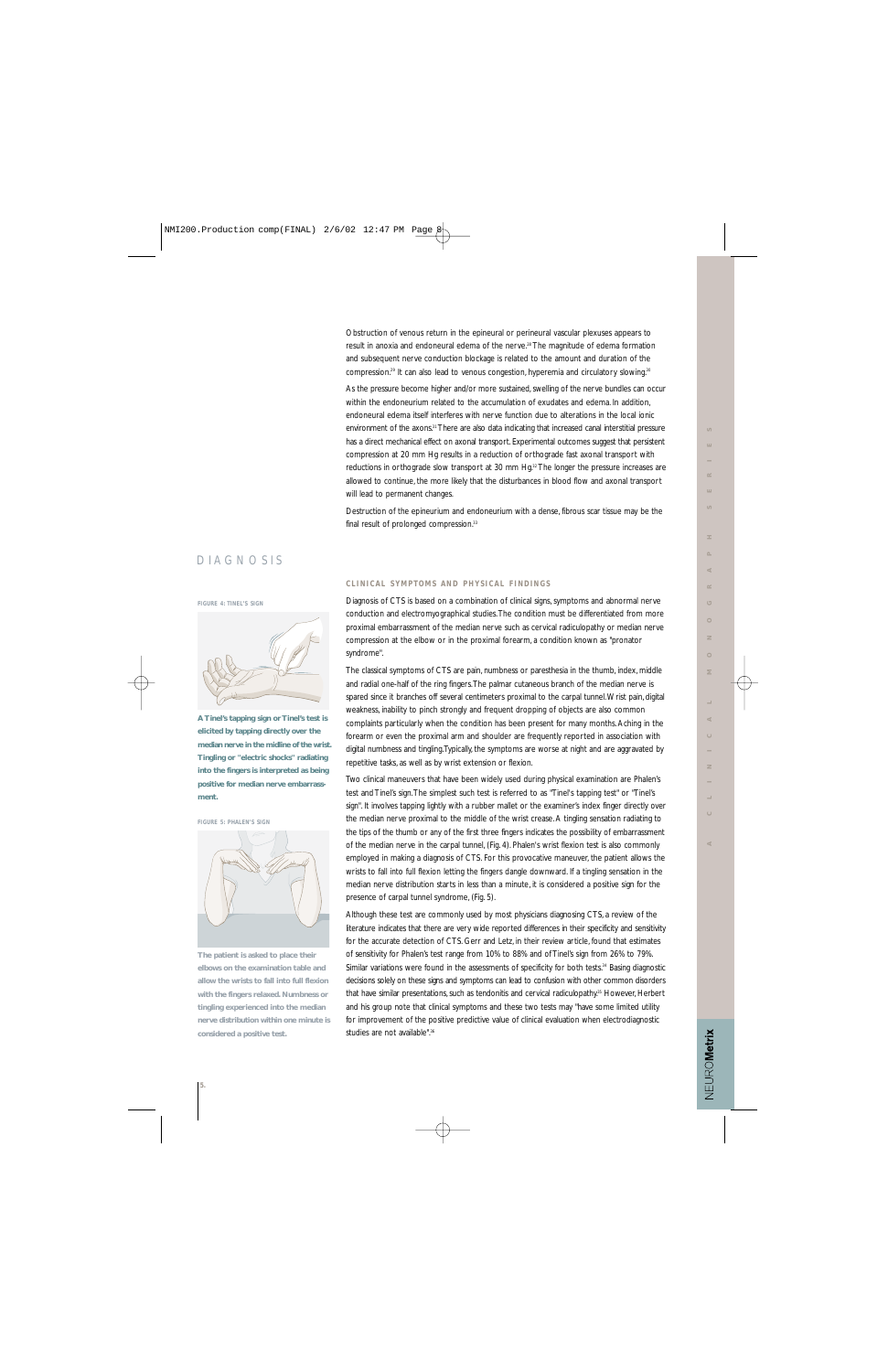### **NEURODIAGNOSTIC METHODS**

Although there remains some controversy over which electrodiagnostic methods are the "gold standard" for diagnosis of CTS, nerve conduction studies are widely regarded as the principle objective tool and can be useful in clinical staging. Simpson was the first to show that focal slowing of the median nerve at the wrist was associated with CTS in 1956.<sup>37</sup> Nerve conduction studies involve stimulating the peripheral nerves and recording the evoked response from the muscle (motor conduction) or nerve (sensory conduction). Measurements of conduction times, amplitude, duration and configuration of the compound motor action potential (CMAP) or sensory nerve action potential (SNAP) are clinically valuable in the assessment of peripheral nerve function.38 It has also been shown that there are many factors that need to be taken into consideration when conducting and interpreting electrodiagnostic tests. Age, height, skin temperature, and methodological variations have all been found to impact on normative values.<sup>39</sup>

In motor conduction studies, nerves are stimulated supramaximally, causing the simultaneous depolarization of all the large fiber, myelinated axons.The resultant action potential travels orthodromically down the nerve, evokes synaptic transmission at the neuromuscular junction and results in a CMAP or M-wave.The time (in milliseconds) it takes for the impulse to travel from stimulation point to the motor point (region of muscle innervated by nerve) is defined as the distal motor latency (DML).The stimulation impulse simultaneously propagates antidromically, induces back-firing in a subset of motor neurons within the anterior horn of the spinal cord, which then generates a second impulse that travels back to the innervated muscle resulting in an F-wave. F-waves are low amplitude signals that occur much later than M-waves; they provide useful information about the proximal segments of the nerve, including the nerve roots.

While motor latency measurements are generally considered the most important metric, the shape of the M-wave can also provide valuable information.The area and amplitude of the motor action potential is correlated with the number of functioning fibers. Atrophy of muscle fibers or degeneration of nerve fibers will result in a lower amplitude M wave. In addition, increased duration of the M wave indicates an expansion in the range of conduction velocities, (Fig 6).





Sensory nerve conduction may be measured by stimulating a mixed nerve proximally (e.g. wrist) and recording at a distal site (e.g. a digit) where only sensory axons are present (antidromic). It can also be measured by stimulating a distal site (e.g. digit or palm) and recording the results proximally (orthodromic).The resulting SNAP is the sum of thousands of action potentials of the myelinated sensory fibers within the nerve. Sensory latency is measured as the transmission along a predetermined length of nerve and may be reported as a latency or conduction velocity.

Electromyography (EMG), involves the insertion of a needle electrode into a muscle to record its electrical activity. It is useful in identifying muscle membrane instability, changes in amplitude, duration or shape of the motor unit action potential and changes in numbers of rates and voluntary recruitment of those motor units.<sup>40</sup> It may be useful in defining the severity of a lesion, distinguishing CTS from proximal median nerve entrapment and cervical radiculopathies. In straight forward carpal tunnel syndrome with classic symptoms, clinical findings, and positive nerve conduction studies, EMG tests may not be warranted because they are painful, expensive and unlikely to appreciably contribute to the diagnosis.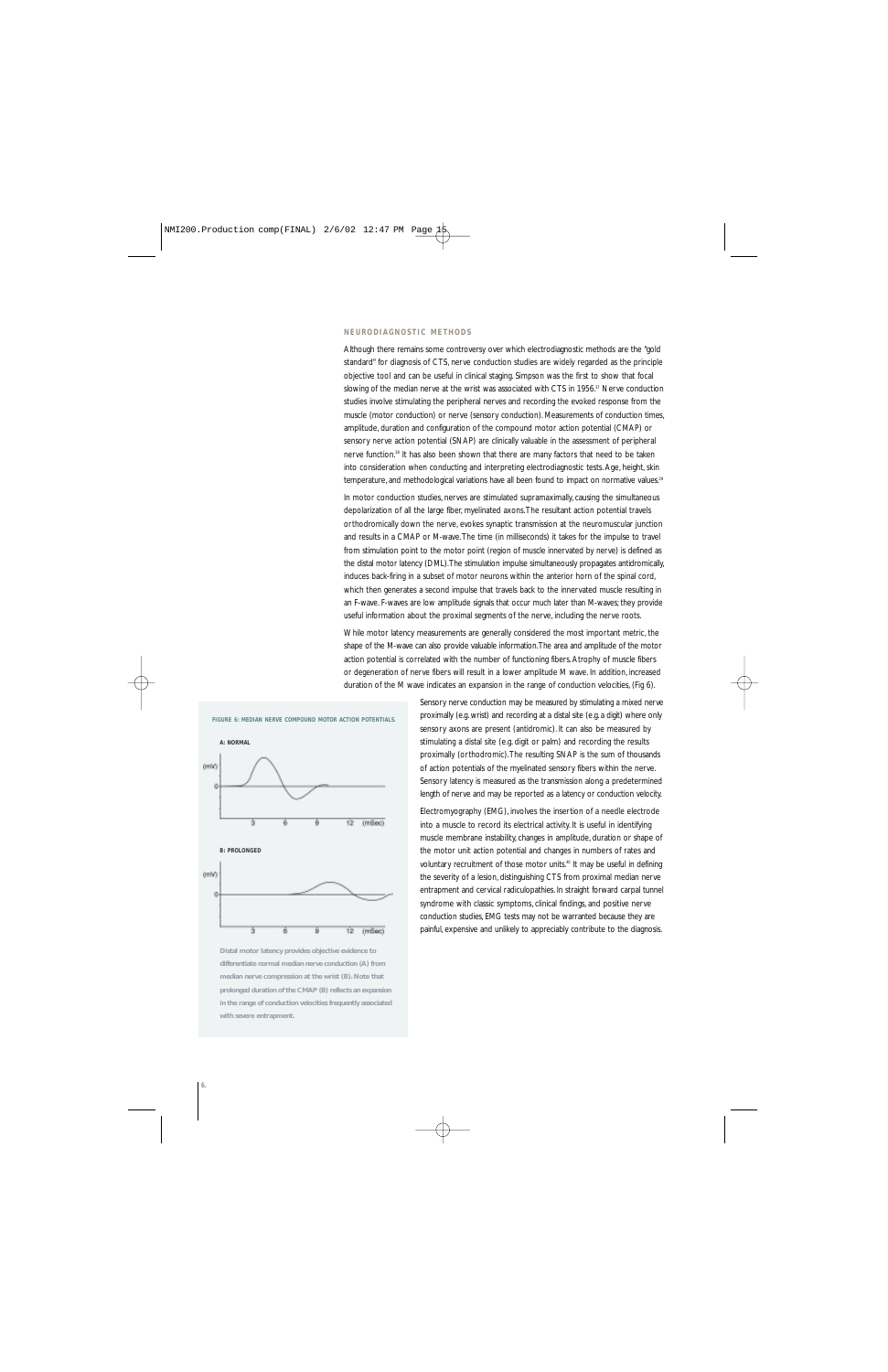## **NEURODIAGNOSTICS AND CTS**

Electrodiagnostic tests have many uses in the evaluation and management of CTS patients.They have been suggested for use in diagnosis, staging and, more recently, as a possible method of predicting surgical outcomes.There are also studies ongoing to address methods that are useful in screening populations with higher risks of CTS. Stevens, in his 1997 review of electrodiagnosis of CTS suggested median and ulnar studies should be performed on all patients.The ulnar motor tests will help sort out those patients with polyneuropathies. He also advocates comparison of the median and ulnar orthodromic latencies.When these tests are abnormal in one limb or the symptoms are bilateral, median sensory tests should be done on the opposite side, with median motor follow-up considered if CTS is found again.<sup>41</sup>

Sanders and colleagues described two methods for median-to-ulnar motor conduction comparison in the diagnosis of CTS.They looked at the median-thenar to ulnar-thenar latency difference (TTLD) and the median-thenar to ulnar-hypothenar latency difference (THLD). In patients with clinically defined CTS, the diagnostic sensitivities were 95-98% and 85-88% respectively.These tests are sensitive, easily performed and can be added to current routines with few problems.<sup>42</sup>

You and coworkers examined the severity of symptoms in relation to nerve conduction measures of the median nerve.They evaluated 64 hands in 45 patients with CTS. Using a symptom severity questionnaire, six typical symptoms (pain, weakness, clumsiness, numbness, tingling and nocturnal symptoms) were assessed for magnitude, frequency or duration of the episode.Their analysis found that the symptoms could be classified as primary (numbness, tingling and nocturnal symptoms) and secondary (pain, weakness and clumsiness). Primary symptoms are considered to be more specific for nerve injury and secondary more commonly found in soft-tissue injuries.There were also significant relationships between the overall symptom scale and median motor and sensory nerve conduction measurements. In addition, there were indications that the severity scale for primary symptoms was more closely related to the nerve conduction measures than were the secondary ones.<sup>43</sup>

## **OUTCOMES STUDIES**

Various nerve conduction studies have also been shown to have use in correlating pre-operative studies with surgical treatment and outcomes. Harris looked retrospectively at 124 hands (101 patients) with CTS confirmed by nerve conduction studies who went on to carpal release and were then followed for a minimum of six months after surgery.They found that those with greater prolongation of nerve conduction time had better results than those with less severe changes.When post-operative nerve conduction results were available, it was noted in every instance that, even where there was rapid subjective improvement, a lag in resolving of abnormal conduction studies suggests much slower actual repair of nerve damage.<sup>44</sup>

More recently, Higgs and colleagues enrolled 93 workers having undergone carpal tunnel surgery. They were followed from 16 to 100 months. Significant differences were found in pre-operative nerve conduction values between groups reporting poor results and those reporting good results. Their data indicated that those with terminal latencies of 1 ms greater than the norm for that testing facility or with sensory conduction velocities 10 m/s less than the facility norm were more likely to benefit from surgery.They suggested caution in performing surgery on those with normal or near normal nerve-conduction studies.45

Research is beginning to accumulate on the use of various nerve conduction studies in predicting the future development of CTS. Nathan and his group completed a follow-up of their initial study that began in 1984 of 942 hands in 471 randomly selected workers.This cohort was visited again in 1989, and 1994-95.The last group included 578 hands, about 92% of the original.The authors excluded those who had undergone release surgery since the procedure interfered with the natural history of the disease process.They found that the overall trend was for the mean sensory latency and prevalence of slowing to increase, the prevalence of symptoms to decrease and the prevalence of CTS to remain unchanged over the period.There also was a strong, direct linear correlation between initial slowing and development of CTS.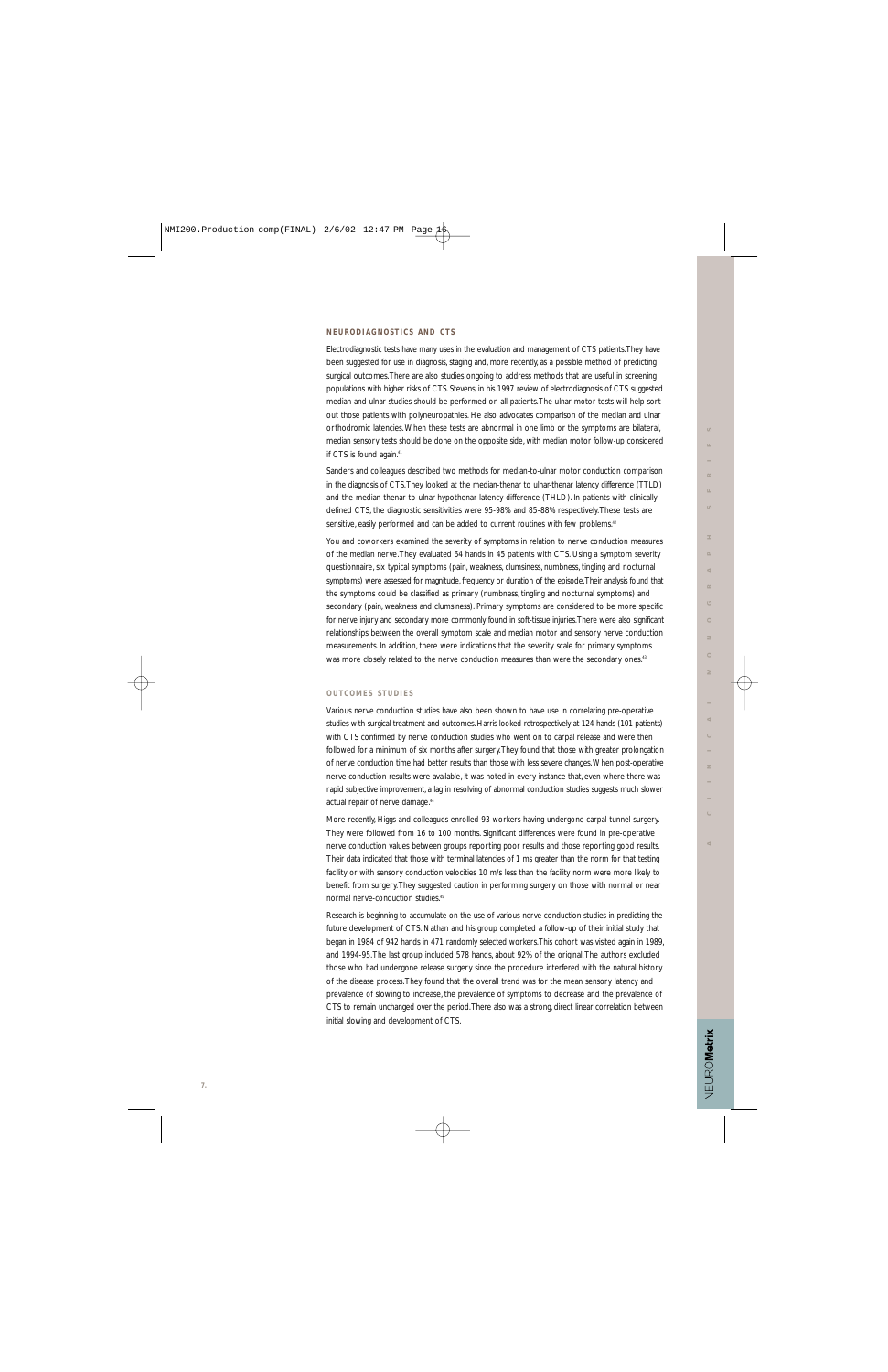However, most of those workers who developed de novo slowing did not go on to develop CTS or show symptoms.They concluded that the changes in conduction in the median nerve were normal for increasing age and did not necessarily lead to symptoms or CTS.<sup>46</sup>

Continuing results from a long-term study by Werner and others lend credence to the possibility of using latency studies as a screening predictor for the development of CTS.They prospectively involved 77 workers who were asymptomatic but had electrodiagnostic findings consistent with median mononeuropathy.They were compared to an age- and sex-matched control group. Follow-up was completed an average of 70 months later with a rate of 70%. Among subjects with abnormal median sensory latencies, 23% went on to develop CTS during the observation period, compared with only 6% in the control group. After about 6 years, there was an increased risk of CTS if the worker had an abnormal early finding.47

**FIGURE 7: SCATTER PLOT COMPARING CONVENTIONAL NERVE CONDUCTION TECHNIQUES AND THE NC-STAT METHOD.**



**The correlation between the median nerve DML determined by traditional techniques and the DML determined by NC-stat method was 0.94 (P<0.001).**

## **OFFICE BASED NEURODIAGNOSTIC METHODS**

Electrodiagnostic studies have demonstrated their value in detecting CTS and are emerging as useful methods for work place screening.They are however inconvenient and uncomfortable for patients and, when multiple nerves and extremity locations are tested, there can be considerable expense to the patient and health care payor. It can be reasonably argued that accurate and robust motor or sensory conduction evaluation of the median nerve at the wrist is adequate for the majority of patients with classic carpal tunnel syndrome symptoms and clinical findings. Ideally the tests should be non-invasive, available at the initial point of care, and modestly priced. Such systems would save patients the inconvenience of multiple appointments in physician offices and electrodiagnostic facilities, lessen or eliminate the discomfort of the testing, and reduce the overall cost for diagnosis and treatment.

One of the new techniques that may address these issues is an automated electrodiagnostic device (AEND), the NC-stat® system from NeuroMetrix. The NC-stat system consists of a battery operated hand-held monitor, a preconfigured disposable biosensor and a docking station that connects to an information management system to generate a highly informative hard copy report.The device automatically identifies the maximal stimulus intensity, delivers a series of stimuli and calculates the DML and F-wave latency.The test can be performed quickly by a nurse or technician, and the report is returned by fax within 10 minutes.

To assess the reliability of the AEND, Leffler studied two groups of 75 consecutive patients each (an initial group and a validation group) who were referred to an academic electrodiagnostic laboratory (Massachusetts General Hospital) for evaluation of upper extremity complaints.The research standard for diagnosis of median neuropathy at the wrist was the neurologist's diagnosis after formal clinical and electrodiagnostic evaluation with the diagnostician being blinded to the results of the AEND studies. In the validation group, the AEND yielded a DML in 97% of the hands with a conventional motor response and the correlation of the AEND DML with the conventional DML was 0.94, significant at p<0.001, (Fig.7).

The sensitivity at 90% specificity improved from 40% using the clinical model to 86% for the model that also included the AEND DML. Using receiver operating characteristic curve (ROC) analysis, the diagnostic accuracy of an evaluation based on the NC-stat method was determined to be 0.96. Compared with a model based solely on clinical variables, an algorithm including symptoms plus the AEND DML had an odds ratio of correct diagnostic classification of 6.3.The authors concluded that there was a significant improvement in diagnosis using the AEND.<sup>48</sup>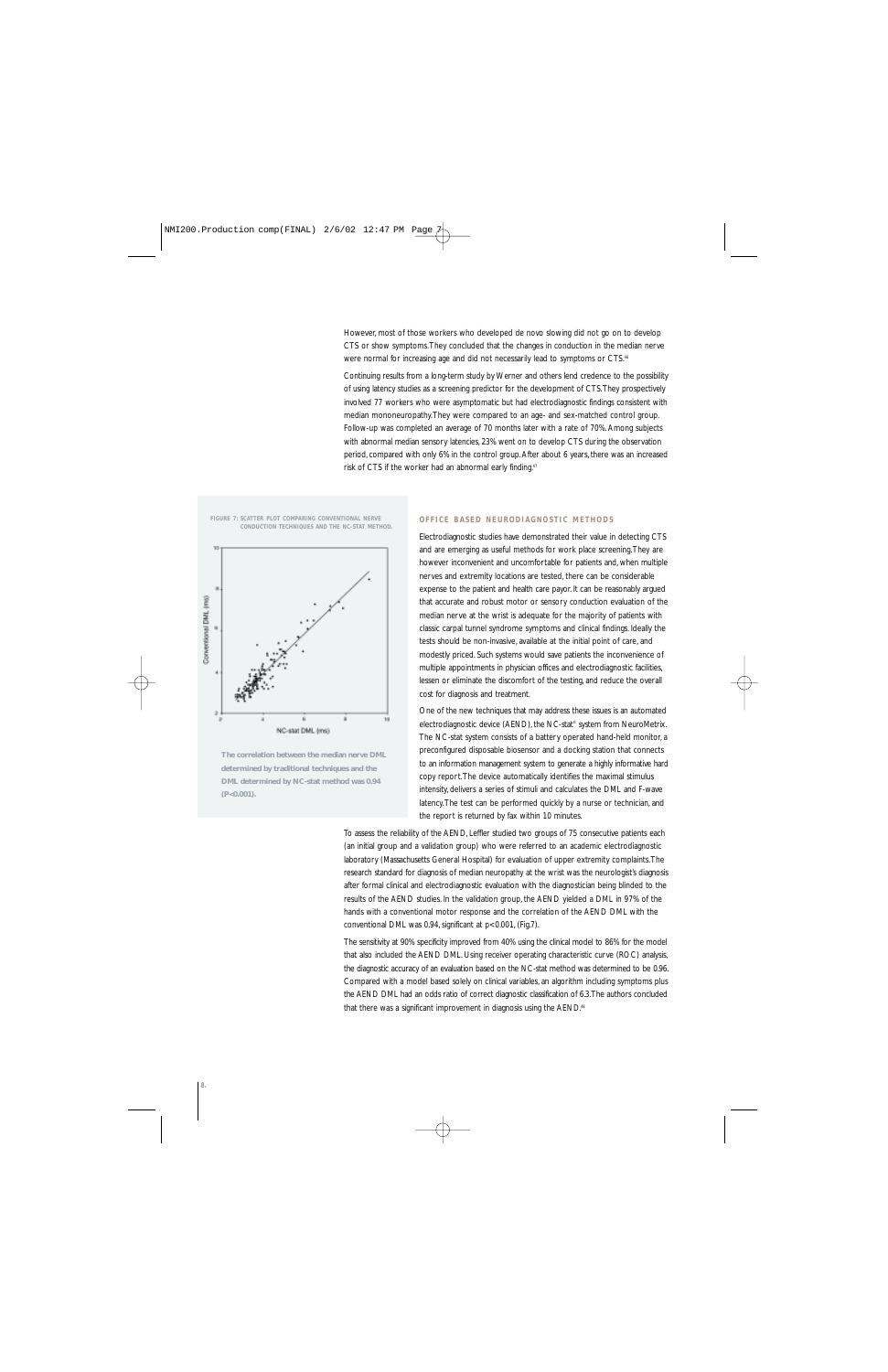## TREATMENT

## **CONSERVATIVE MANAGEMENT**

Although rarely mentioned in the literature, rest may be enough for a select group of patients with a recent onset of symptoms or for those whose symptoms tend to be transitory. As was noted by Futami and colleagues, approximately one of every three patients has resolution of their symptoms within five months, even without treatment.<sup>49</sup> Splinting remains the first line conservative treatment in CTS. It is most effective if applied quickly, usually within three months of symptom onset. Splinting the wrist in a neutral position serves to maximize space in the tunnel and minimize compression on the median nerve.<sup>50</sup> Kuo used ultrasound to determine the wrist angle that produces the least compression to the median nerve.They studied 17 wrists of 17 healthy volunteers who received dynamic, high-frequency (8 MHz), high-resolution sonography with the wrist splinted at 15 degrees of flexion, neutral position, and 15 degrees and 30 degrees of extension. The neutral position caused significantly lower compression of the median nerve.<sup>51</sup>

Walker and colleagues recruited 21 outpatients (30 hands) with untreated CTS from a Veterans' Administration Medical Center electrodiagnostic laboratory.They were given custom-molded neutral wrist splints and randomized to wearing them either full time or only at night. Despite compliance issues in both groups leading to a tendency for treatment crossovers, those assigned to the full time group still showed superior distal latency improvement in both motor and sensory nerve conduction.These outcomes lead the researchers to conclude that there was support for both neutral wrist splints and their use full time in treating CTS.<sup>52</sup>

Steroid injection has also been found to have some efficacy in the non-surgical treatment of CTS. Recently Dammers et al conducted a randomized, double blind, placebo controlled trial to assess the effect of 40 mg of methylprednisone injected proximal to the carpal tunnel. Participants were given either 10 mg of lidocaine or the same dose of lidocaine combined with 40 mg of methylprednisone. Non-responders to lidocaine only received the combined treatment in an open-study that followed. At one-month, 20% of 30 patients in the control group had improved compared with 77% of 30 in the intervention group. At one year, 2 of 6 improved patients in the control group did not require additional treatment, compared with 15 of 23 in the intervention group. Of the 28 who initially did not respond, 24 (86%) improved after methylprednisone treatment. The authors concluded that a single injection of steroids close to the carpal tunnel may result in long term improvement and should be considered prior to surgery.<sup>53</sup>

Chang and others studied the effectiveness of diuretics, non-steroidal anti-inflammatory drugs (NSAIDs) or steroids in the treatment of mild to moderate CTS. In a prospective, randomized, double-blind and placebo-controlled method, they evaluated patients with clinical signs and symptoms of CTS, confirmed with electrodiagnosis. Using the Global Symptom Scale (GSS), they found no significant reduction from baseline at either two or four weeks post therapy in the placebo, NSAID and diuretic groups.The mean GSS at four weeks in the steroid group decreased significantly indicating that corticosteroids are of greater benefit in this group.<sup>54</sup>

Vitamin B6 (pyridoxine) deficiency is seen in some patients with CTS. However the link between the deficiency and the disorder is controversial, as is the impact of pyridoxine on treatment.The review by Jacobson and co-workers concluded that the "literature at this time does not give convincing evidence for use of pyridoxine as the sole treatment when confronted with a patient with idiopathic CTS."55

Yoga has also been considered as a possible conservative treatment for CTS. A randomized, single-blind controlled trial of 42 individuals with CTS had subjects assigned to either receiving an intervention of 11 yoga postures or a wrist splint in addition to previous treatment.The results were spotty with those in the yoga group showing significant improvements in grip strength, pain reduction and Phalen's sign. However, there were no significant improvements in sleep disturbances, Tinel's sign and median nerve conduction times.<sup>56</sup>

Tendon and nerve gliding exercises are another non-surgical modality that has been considered. Rozmaryn and others studied 197 patients (240 hands).They were divided into two groups.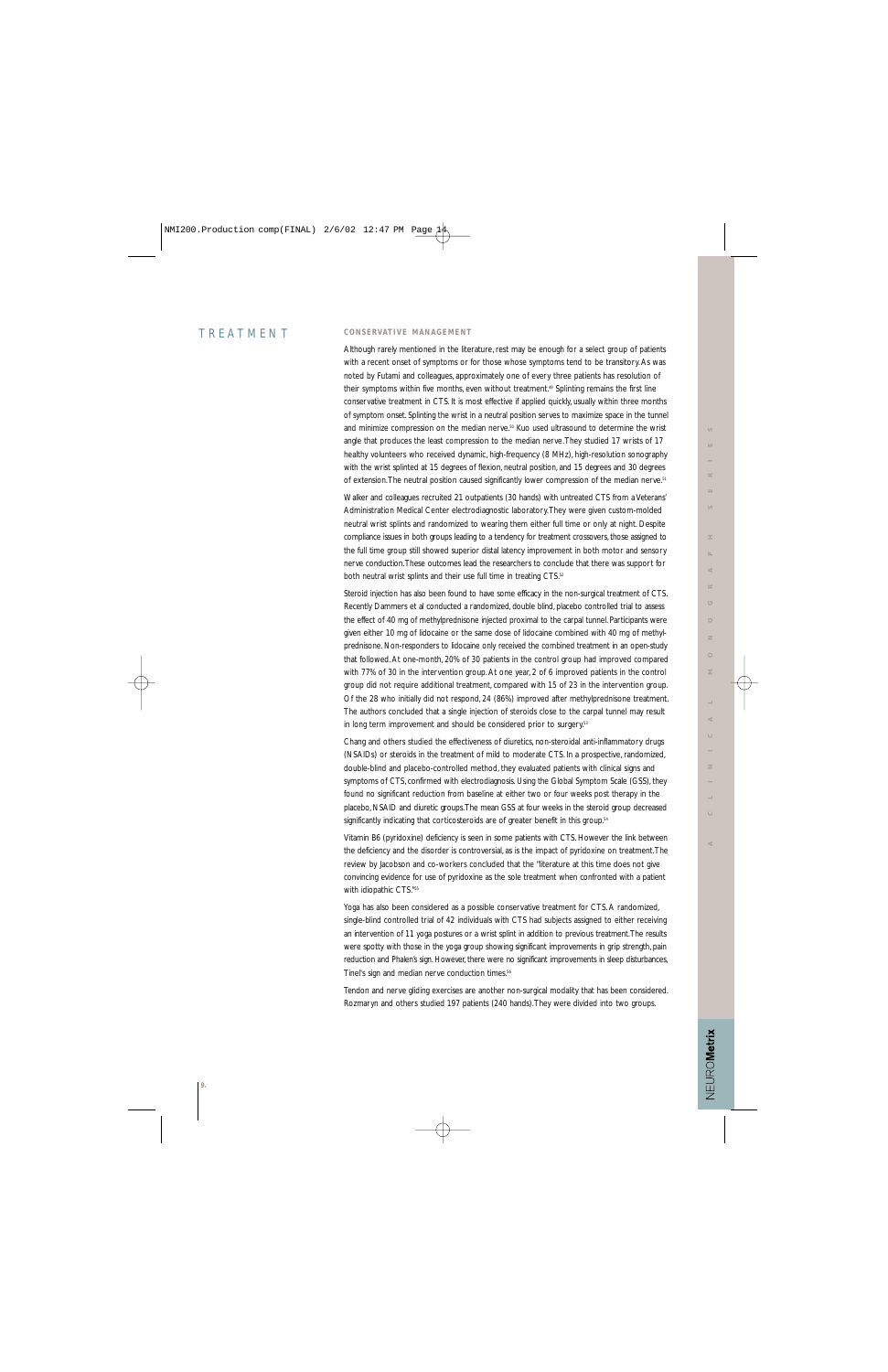Both received standard conservative methods with the experimental group also treated with a program of nerve and tendon gliding exercises. Seventy-one percent of those in the control group underwent surgery compared with 43% of those who were prescribed the exercise regimen. Of those in the experimental group who did not undergo surgery, 70.2% reported good results at an average follow-up time of 23 months. A significant number of patients who would have otherwise undergone release surgery were spared the surgical morbidity.<sup>57</sup>

#### **SURGICAL MANAGEMENT**

Generally speaking, surgical management of CTS is suggested when the symptoms are not responsive to more conservative treatments after two or three months.The goal for surgery is either to reduce the volume of the carpal tunnel contents or enlarge the passageway itself. Some have favored synovectomy as a method of decreasing the content of the canal however the predictability and long-term benefits of the procedure have not been well documented. Surgical options include either open division of the transverse carpal ligament or endoscopic carpal tunnel release. Both procedures increase the capacity of the carpal tunnel and therefore relieve the pressure on the median nerve.



## **FIGURE 8: SURGICAL TRANSECTION AFTER CARPAL TUNNEL RELEASE SURGERY.**

**Transection of the transverse carpal ligament allows the passageway to widen and reduces or eliminates the compression of the median nerve.**

There have been many different methods for open release of the transverse carpal ligament (OCTR).The procedure is usually performed on an out-patient basis and local, regional or general anesthetic may be used. Incisions vary according to the preference of the surgeon but are usually longitudinal in the proximal palm with or without extensions across the wrist.The surgeon carries out dissection until all or part of the transverse carpal ligament has been exposed and will then carefully transect the entire ligament to decompress the nerve. (Fig. 8.)

Limited or short palmar incisions have been favored by many surgeons because these methods result in reduced morbidity versus more extensive approaches that violate all tissue levels over a greater distance. Different instruments and methods for completing the ligament division using short incisions have been devised and the techniques may benefit short-term recovery although there is probably minimal long-term difference between the long and short incision methods. Recovery is usually fairly rapid following open carpal tunnel decompression but return to demanding hand and wrist use may require several months.

In recent years endoscopic carpal tunnel release (ECTR) has gained some popularity as a minimally invasive method of reducing pressure within the carpal tunnel.The advantages are felt to be the reduced damage to wrist and palmar tissues and, therefore, a more rapid recovery following surgery.The instruments used are inserted through one or two small holes in the wrist to the synovial sheath of the tunnel and directed along the axis of the ring finger.The ligament is seen using a small telescope that provides a magnified image on a television screen that the surgeon watches during the procedure.

Jimenez, Gibbs and Clapper undertook a ten-year (1987-1997) review on endoscopic release of TCL in the management of patients with CTS. A total of 52 studies on six endoscopic techniques comprising 8068 cases were found and analyzed for this review.The overall success rate in those articles reviewed was 96.52% with a complication rate of 2.67% and a failure rate of 2.61%.The authors concluded, "this review indicates that the success, complication and failure rates of ECTR are comparable to those of OCTR procedures. However, as with OCTR techniques, there is significant variability in ECTR procedures."<sup>58</sup>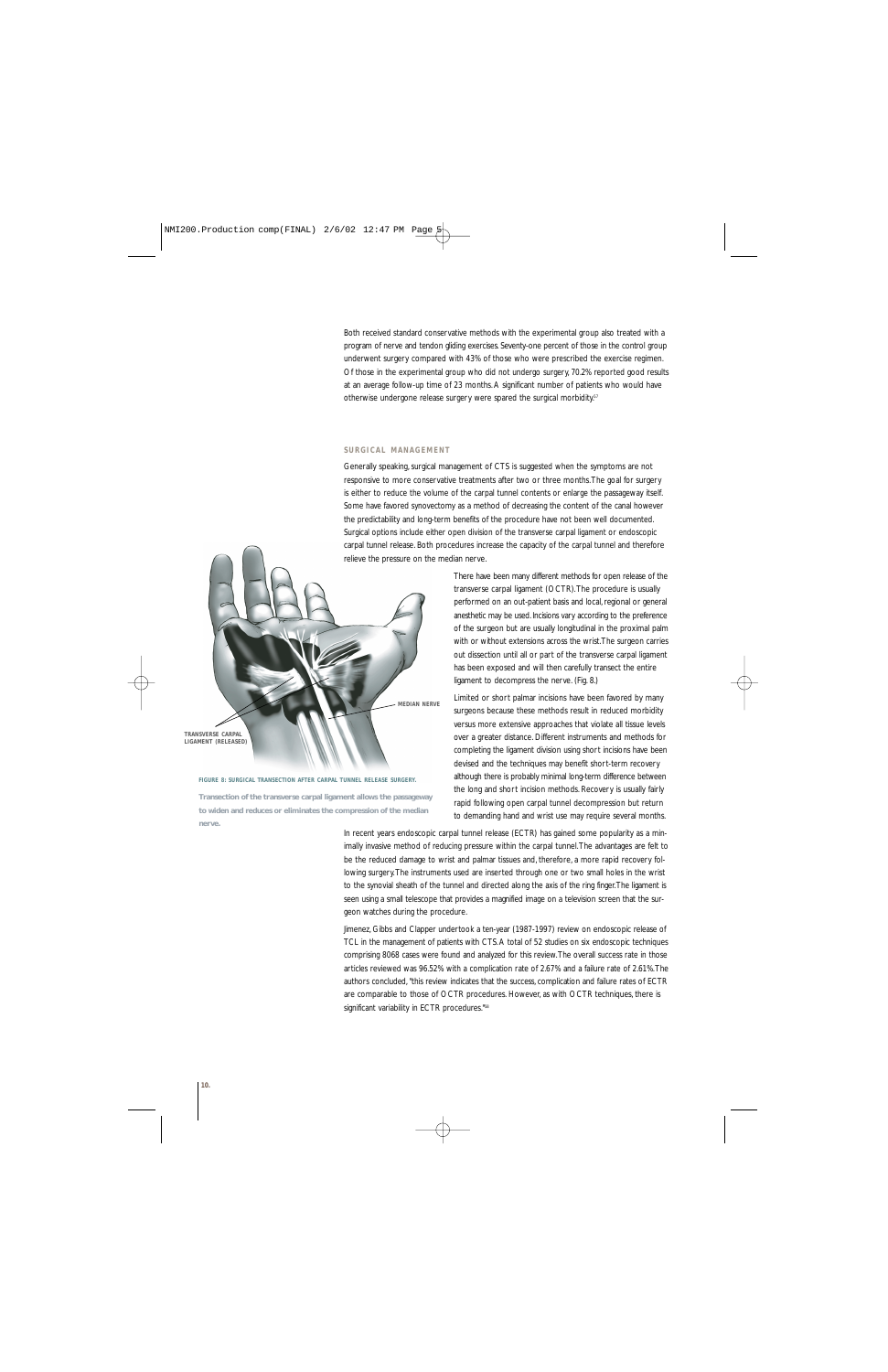VEUROMetrix

Palmer et al used questionnaire responses from members of the American Society for Surgery of the Hand to compare the surgically treated complications of endoscopic and open carpal tunnel release over a five-year period.There were 455 major complications reported by 708 respondents. The complications included 100 median nerve lacerations, 88 ulnar nerve lacerations, 77 digital nerve lacerations, 121 vessel lacerations, and 69 tendon lacerations.The complications were fairly equally divided between the two methods.They concluded that carpal tunnel release by either open or endoscopic means is not always a safe and simple procedure.<sup>63</sup>

Currently, the trend among surgeons dealing with surgical decompression of the median nerve in the carpal tunnel appears to be away from ECTR and more towards methods of limited incision OCTR. Instruments for the safe division of the transverse carpal ligament with some degree of direct visualization of the carpal tunnel contents are proving to accomplish the same morbidity, thus reducing advantages of ECTR without the disadvantages and complications posed by the endoscopic methods.<sup>64</sup> The reliability and good visualization of open carpal tunnel release methods reinforces their role as the preferred techniques for decompressing the median nerve.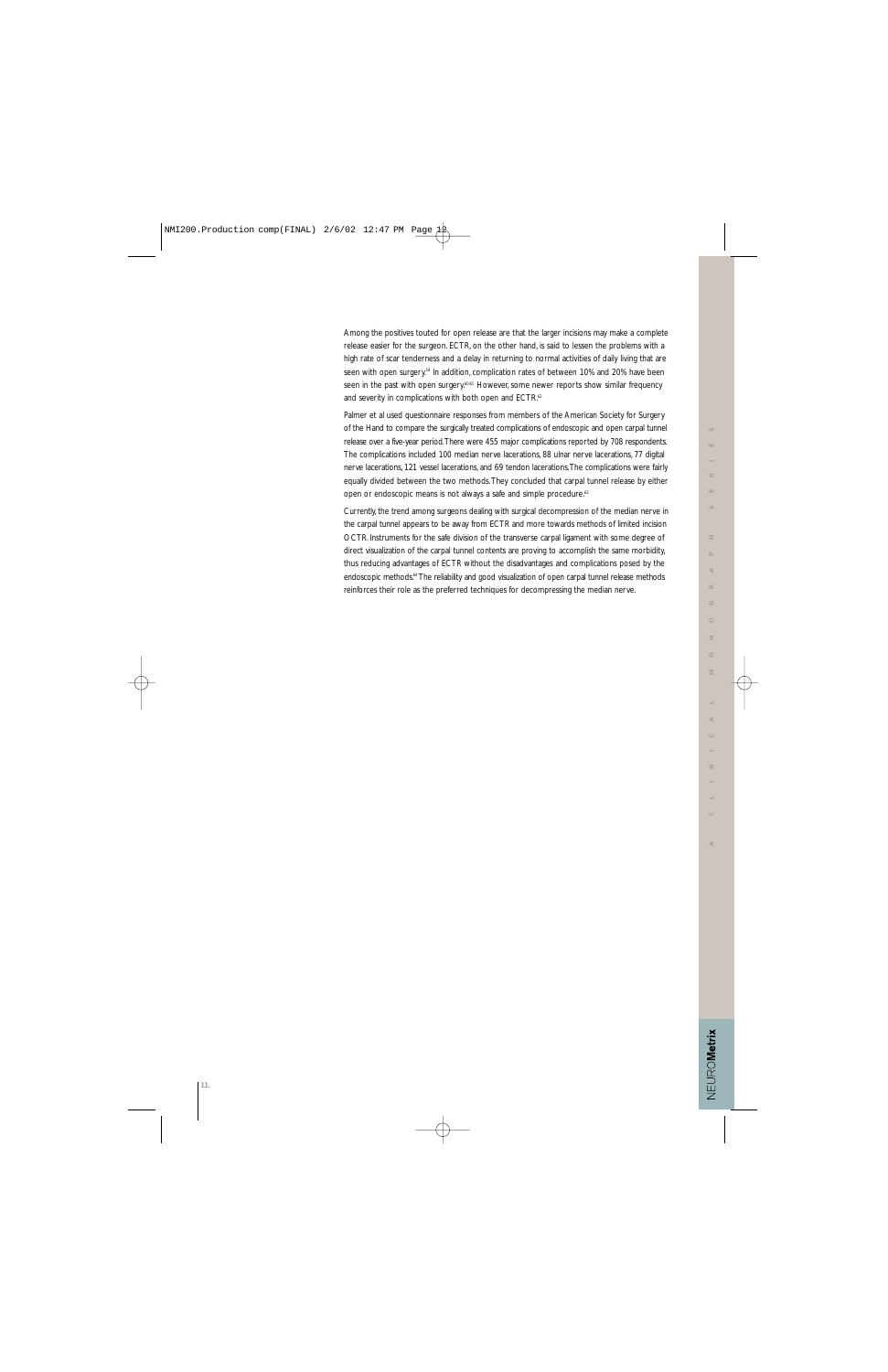- <sup>1</sup> American Academy of Orthopaedic Surgeons. Facts about carpal tunnel syndrome. http://www.aaos.org. accessed 11/28/01.
- <sup>2</sup> Cobb TK, Dalley BK, Posteraro RH, et al.:The carpal tunnel as a compartment: An anatomic perspective. *Orthop Rev.* 1992; 21:451-3.
- <sup>3</sup> Lin R, Lin E, Engel J, et al.: Histo-mechanical aspects of carpal tunnel syndrome. *Hand.* 1983; 15:305-9.
- <sup>4</sup> Ditmars DM Jr, Houin HP: Carpal tunnel syndrome. *Hand Clin.* 1986;2:525-32.
- <sup>5</sup> Phalen GS.The carpal tunnel syndrome. *J. Bone Joint Surg [Am].* 1986;48A:211-28.
- <sup>6</sup> Rempel D, Evanoff B, Amadio PC, et al. Consensus criteria for the classification of carpal tunnel syndrome in epidemiologic studies. *Am J Pub Health.* 1998;88:1447-51.
- <sup>7</sup> Szabo RM, Steinberg DR. Nerve entrapment syndromes in the wrist. *J AAOS.* 1994;2:115-23.
- <sup>8</sup> Kerwin G, Williams CS, Seiler JG III. The pathology of carpal tunnel syndrome. *Hand Clin.* 1996;12:243-5.
- <sup>9</sup> Phalen GS.The carpal tunnel syndrome: Clinical evaluation of 598 hands. *Clin Orthop.* 1972; 83:29-40.
- 10 Fuchs PC, Nathan PA, Myers LD. Synovial histology in carpal tunnel syndrome. *J Hand Surg [Am].* 1991;16:753-8.
- <sup>11</sup> Nakamichi K,Tachibana S. Histology of transverse carpal ligament and flexor tenosynovium in idiopathic carpal tunnel syndrome. *J Hand Surg [Am].* 1998;23:1015-24.
- <sup>12</sup> Dekel S, Papaioannou T, Rushworth G, et al. Idiopathic carpal tunnel syndrome caused by carpal stenosis. *Br. Med J.* 1980; 280:1297-9.
- <sup>13</sup> Padua L, Aprile I, Caliandro P, et al. Symptoms and neurophysiology of carpal tunnel syndrome in pregnancy. *Clin Neurophysiol.* 2001;112:1946-51.
- <sup>14</sup> Hirasawa Y, Ogura T. Carpal tunnel syndrome in patients on long-term haemodialysis. *Scand J Plast Reconstr Hand Surgery.* 2000;34:373-81.
- <sup>15</sup> Schwarz A, Keller F, Seyfert S, et al. Carpal tunnel syndrome: Major complication in long-term hemodialysis patients. *Clin Nepherol.* 1984;22:133-37.
- <sup>16</sup> Ullian ME, Hammond Ws, Alfrey AC, et al. Beta-2-microglobulin-associated amyloidosis in chronic hemodialysis patients with carpal tunnel syndrome. *Medicine.* 1989;68:107-15.
- <sup>17</sup> Parnell DL, Daly DD, Lipscomb PR. Carpal tunnel syndrome associated with myxedema. *Arch Intern Med.* 1961;108:151.
- 18 Solomon DH, Katz JN, Bohn R, et al. Nonoccupational risk factors for carpal tunnel syndrome. *J Gen Intern Med.* 1999;14:310-4.
- <sup>19</sup> Dell PC, Guzewicz RM. A typical peripheral neuropathies. *Hand Clin.* 1992;8:275-83.
- <sup>20</sup> Lee DJ, Fechter J, Schnall SB. Old displaced fracture of the scaphoid: An unusual cause of carpal tunnel syndrome. *Orthop Rev.* 1993;22:842-4.
- <sup>21</sup> Moneim MS, Gribble TJ. Carpal tunnel syndrome in hemophilia. *J Hand Surg.* 1984;9A:580-3.
- $22$  Tanaka S, Wild LK, Seligman PJ, et al. Prevalence and work-relatedness of self-reported carpal tunnel syndrome among US workers: analysis of the Occupational Health Supplement data of the National Health Interview Survey. *Am J Ind Med.* 1995;27:451-70.
- <sup>23</sup> Nathan PA, Meadows KD, Doyle LS. Occupation as a risk factor for impaired sensory conduction of the median nerve at the carpal tunnel. *J Hand Surg [Br].* 1988;13:167-70.
- <sup>24</sup> Nathan PA, Keniston RC, Myers LD, et al. Longitudinal study of median sensory conduction in industry: relationship to age, gender, hand dominance, occupational hand use and clinical diagnosis. *J Hand Surg [Am].* 1992;17:850-7.
- <sup>25</sup> Gelberman RH, Hergenroeder PT, Hargens AR, et al. The carpal tunnel syndrome: A study of carpal tunnel pressures. *J Bone Joint Surg [Am].* 1981;63A:380-3.